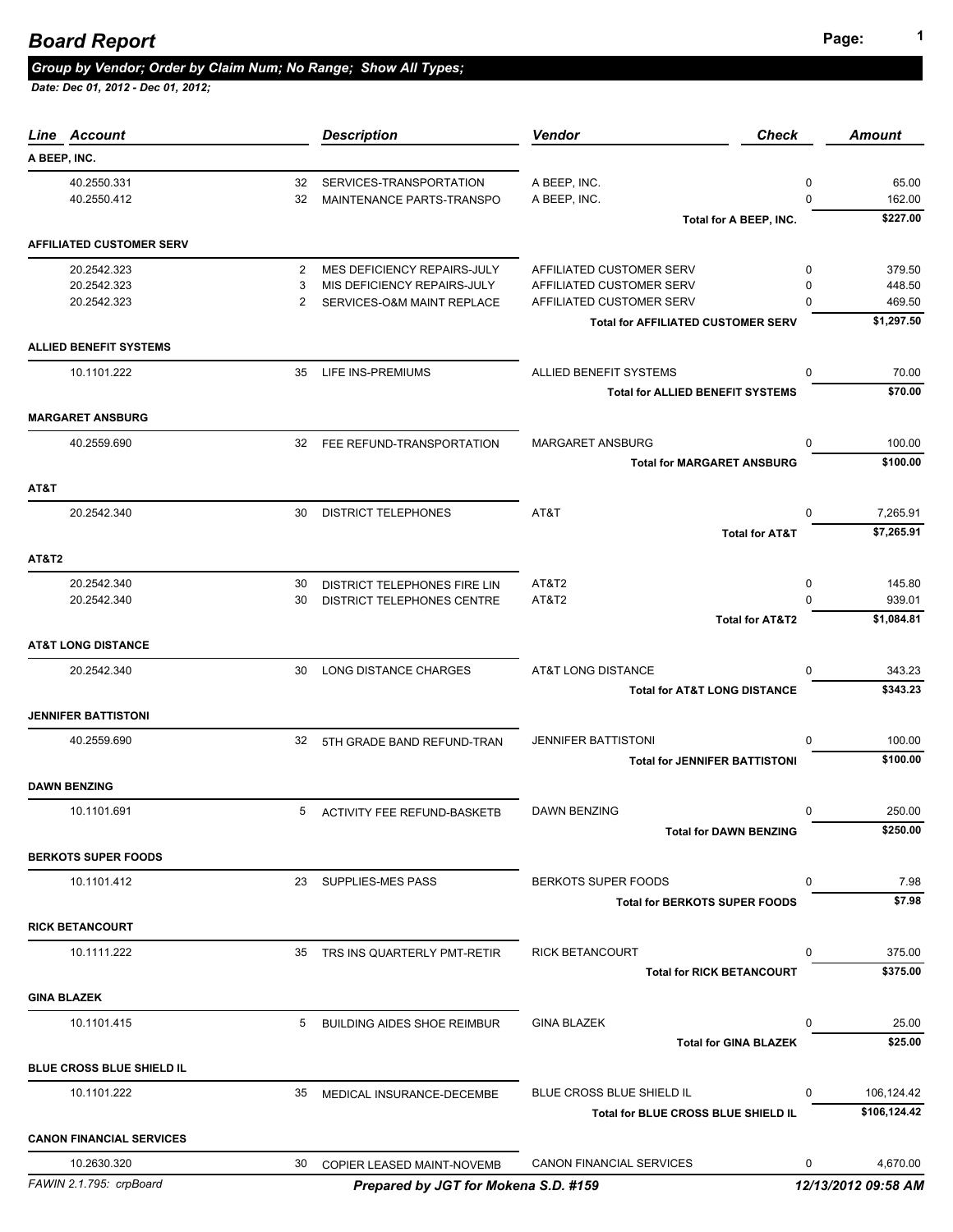# **Page: <sup>2</sup>** *Board Report*

#### *Group by Vendor; Order by Claim Num; No Range; Show All Types;*

| Line Account                     |    | <b>Description</b>                   | Vendor<br>Check                            |             | <b>Amount</b>       |
|----------------------------------|----|--------------------------------------|--------------------------------------------|-------------|---------------------|
|                                  |    |                                      | <b>Total for CANON FINANCIAL SERVICES</b>  |             | \$4.670.00          |
| <b>JOE CASTELLONI</b>            |    |                                      |                                            |             |                     |
| 10.1111.222                      | 35 | TRS INS QUARTERLY PMT-RETIR          | <b>JOE CASTELLONI</b>                      | $\mathbf 0$ | 412.50              |
|                                  |    |                                      | <b>Total for JOE CASTELLONI</b>            |             | \$412.50            |
| <b>CDW GOVERNMENT, INC</b>       |    |                                      |                                            |             |                     |
| 10.2660.410                      | 5  | NCOMPU ETHERNET VIRT DT,             | CDW GOVERNMENT, INC                        | 0           | 208.19              |
|                                  |    |                                      | <b>Total for CDW GOVERNMENT, INC</b>       |             | \$208.19            |
| <b>COMMERCIAL FOOD SYSTEMS</b>   |    |                                      |                                            |             |                     |
| 10.1101.413                      | 23 | <b>SUPPLIES-MIS PASS</b>             | <b>COMMERCIAL FOOD SYSTEMS</b>             | 0           | 47.58               |
| 10.1125.410                      | 22 | SUPPLIES-EARLY START                 | COMMERCIAL FOOD SYSTEMS                    | $\Omega$    | 121.62              |
| 10.2562.411                      | 33 | GENERAL FOOD-FOOD SERVICE            | COMMERCIAL FOOD SYSTEMS                    | 0           | 474.75              |
| 10.2562.411                      | 33 | <b>GENERAL FOOD-FOOD SERVICE</b>     | COMMERCIAL FOOD SYSTEMS                    | $\Omega$    | 518.49              |
| 10.2562.411                      | 33 | <b>GENERAL FOOD-FOOD SERVICE</b>     | COMMERCIAL FOOD SYSTEMS                    | 0           | 227.34              |
| 10.2562.411                      | 33 | <b>GENERAL FOOD-FOOD SERVICE</b>     | <b>COMMERCIAL FOOD SYSTEMS</b>             | 0           | 214.23              |
| 10.1101.412                      | 23 | SUPPLIES-MES PASS                    | <b>COMMERCIAL FOOD SYSTEMS</b>             | $\Omega$    | 28.05               |
|                                  |    |                                      | <b>Total for COMMERCIAL FOOD SYSTEMS</b>   |             | \$1.632.06          |
| <b>COMMUNICATION REVOLVIN FU</b> |    |                                      |                                            |             |                     |
| 20.2542.340                      | 30 | <b>BANDWIDTH</b>                     | <b>COMMUNICATION REVOLVIN FU</b>           | $\Omega$    | 175.00              |
|                                  |    |                                      | <b>Total for COMMUNICATION REVOLVIN FU</b> |             | \$175.00            |
| <b>G. COOPER OIL</b>             |    |                                      |                                            |             |                     |
| 40.2550.412                      | 32 | MAINTENANCE PARTS-TRANSPO            | G. COOPER OIL                              | $\Omega$    | 598.94              |
|                                  |    |                                      | Total for G. COOPER OIL                    |             | \$598.94            |
| <b>DAWN RUETER-COX</b>           |    |                                      |                                            |             |                     |
| 40.2559.690                      | 32 | 5TH GRADE BAND REFUND-TRAN           | DAWN RUETER-COX                            | $\Omega$    | 100.00              |
|                                  |    |                                      | <b>Total for DAWN RUETER-COX</b>           |             | \$100.00            |
| <b>CPI QUALIFIED PLAN CONSUL</b> |    |                                      |                                            |             |                     |
| 10.1101.211                      | 30 | 403(b) ADMINISTRATIVE FEE            | CPI QUALIFIED PLAN CONSUL                  | 0           | 10.00               |
|                                  |    |                                      | Total for CPI QUALIFIED PLAN CONSUL        |             | \$10.00             |
| <b>MARY CUMMINS</b>              |    |                                      |                                            |             |                     |
| 40.2559.690                      | 32 | 5TH GRADE BAND REFUND-TRAN           | <b>MARY CUMMINS</b>                        | $\mathbf 0$ | 100.00              |
|                                  |    |                                      | <b>Total for MARY CUMMINS</b>              |             | \$100.00            |
| <b>DELTA DENTAL OF IL-RISK</b>   |    |                                      |                                            |             |                     |
| 10.1101.222                      | 35 | DENTAL INSURANCE PREMIUMS            | DELTA DENTAL OF IL-RISK                    | 0           | 8,404.32            |
|                                  |    |                                      | <b>Total for DELTA DENTAL OF IL-RISK</b>   |             | \$8,404.32          |
| <b>PAT DIFIORE</b>               |    |                                      |                                            |             |                     |
| 10.1101.415                      | 5  | <b>BUILDING AIDES SHOE REIMBUR</b>   | PAT DIFIORE                                | 0           | 25.00               |
|                                  |    |                                      | <b>Total for PAT DIFIORE</b>               |             | \$25.00             |
| <b>DIOCESE OF JOLIET</b>         |    |                                      |                                            |             |                     |
| 10.3000.314                      | 13 | ST MARYS TEACHERS WORKSHO            | <b>DIOCESE OF JOLIET</b>                   | 0           | 1,400.00            |
|                                  |    |                                      | <b>Total for DIOCESE OF JOLIET</b>         |             | \$1,400.00          |
| <b>LAURA DUBOIS</b>              |    |                                      |                                            |             |                     |
| 40.2559.690                      | 32 | 5TH GRADE BAND REFUND-TRAN           | LAURA DUBOIS                               | 0           | 100.00              |
|                                  |    |                                      | <b>Total for LAURA DUBOIS</b>              |             | \$100.00            |
| <b>ELIM CHRISTIAN SERVICES</b>   |    |                                      |                                            |             |                     |
| 10.4120.678                      | 10 | PRIVATE TUITION NOV 2012             | ELIM CHRISTIAN SERVICES                    | 0           | 8,448.16            |
| FAWIN 2.1.795: crpBoard          |    | Prepared by JGT for Mokena S.D. #159 |                                            |             | 12/13/2012 09:58 AM |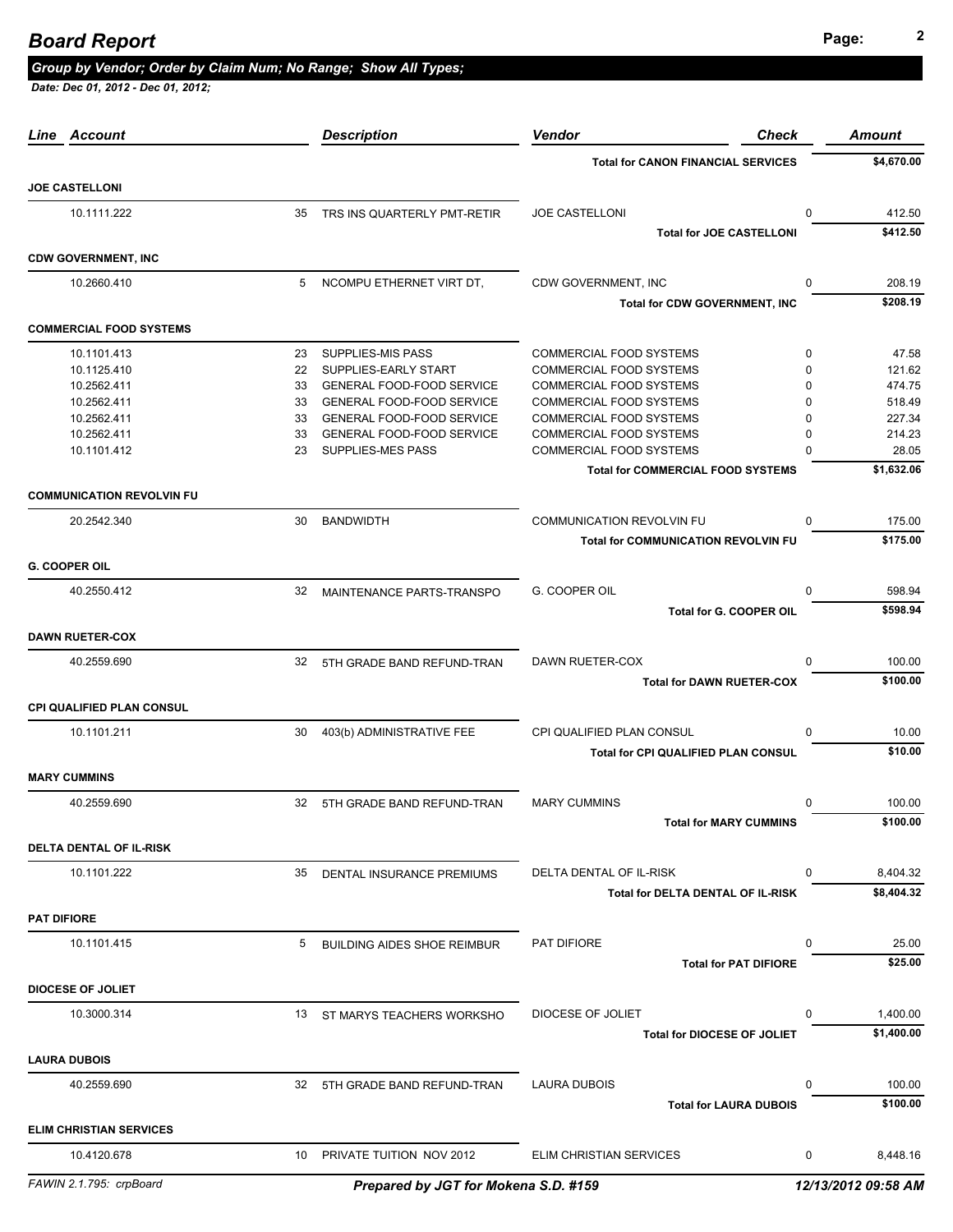# **Page: <sup>3</sup>** *Board Report*

#### *Group by Vendor; Order by Claim Num; No Range; Show All Types;*

| Line Account                  |    | <b>Description</b>                 | Vendor<br><b>Check</b>                   | <b>Amount</b>      |
|-------------------------------|----|------------------------------------|------------------------------------------|--------------------|
|                               |    |                                    | <b>Total for ELIM CHRISTIAN SERVICES</b> | \$8,448.16         |
| <b>JOAN FALKENTHAL</b>        |    |                                    |                                          |                    |
| 10.1101.415                   | 5  | <b>BUILDING AIDES SHOE REIMBUR</b> | JOAN FALKENTHAL                          | 0<br>25.00         |
|                               |    |                                    | <b>Total for JOAN FALKENTHAL</b>         | \$25.00            |
| <b>CAROLYN FARHART</b>        |    |                                    |                                          |                    |
| 40.2559.690                   |    | 32 5TH GRADE BAND REFUND-TRAN      | <b>CAROLYN FARHART</b>                   | 0<br>100.00        |
|                               |    |                                    | <b>Total for CAROLYN FARHART</b>         | \$100.00           |
| FEIL WATER TREATMENT          |    |                                    |                                          |                    |
| 10.2321.410                   | 21 | SUPPLIES-WATER FOR DO              | FEIL WATER TREATMENT                     | 0<br>30.00         |
|                               |    |                                    | <b>Total for FEIL WATER TREATMENT</b>    | \$30.00            |
| <b>JENNIFER FIELDS</b>        |    |                                    |                                          |                    |
| 40.2559.690                   | 32 | 5TH GRADE BAND REFUND-TRAN         | <b>JENNIFER FIELDS</b>                   | 100.00<br>0        |
|                               |    |                                    | <b>Total for JENNIFER FIELDS</b>         | \$100.00           |
| <b>ARLENE FIORE</b>           |    |                                    |                                          |                    |
| 10.1111.222                   | 35 | TRS INS QUARTERLY PMT-RETIR        | <b>ARLENE FIORE</b>                      | $\Omega$<br>375.00 |
|                               |    |                                    | <b>Total for ARLENE FIORE</b>            | \$375.00           |
| <b>JAMES FITZPATRICK</b>      |    |                                    |                                          |                    |
| 40.2559.690                   | 32 | 5TH GRADE BAND REFUND-TRAN         | <b>JAMES FITZPATRICK</b>                 | 100.00<br>0        |
|                               |    |                                    | <b>Total for JAMES FITZPATRICK</b>       | \$100.00           |
| <b>DEARBORN NATIONAL LIFE</b> |    |                                    |                                          |                    |
| 10.1101.222                   | 35 | LIFE INS PREMIUMS DEC 2012         | DEARBORN NATIONAL LIFE                   | 643.20<br>0        |
|                               |    |                                    | <b>Total for DEARBORN NATIONAL LIFE</b>  | \$643.20           |
| <b>FORD, MICHAEL</b>          |    |                                    |                                          |                    |
| 10.2310.332                   | 20 | BD OF ED EXPENSES-OPEN MTG         | FORD, MICHAEL                            | 0<br>30.00         |
|                               |    |                                    | <b>Total for FORD, MICHAEL</b>           | \$30.00            |
| <b>FOX RIVER FOODS</b>        |    |                                    |                                          |                    |
| 10.2562.411                   | 33 | <b>GENERAL FOOD-FOOD SERVICE</b>   | <b>FOX RIVER FOODS</b>                   | 625.39<br>0        |
| 10.2562.410                   | 33 | NON-FOOD SUPPLIES-FOOD SER         | <b>FOX RIVER FOODS</b>                   | 142.25<br>0        |
| 10.2562.410                   | 33 | NON-FOOD SUPPLIES-FOOD SER         | <b>FOX RIVER FOODS</b>                   | 0<br>103.20        |
| 10.2562.411                   | 33 | <b>GENERAL FOOD-FOOD SERVICE</b>   | FOX RIVER FOODS                          | 2,062.34<br>0      |
| 10.2562.411                   | 33 | GENERAL FOOD-FOOD SERVICE          | <b>FOX RIVER FOODS</b>                   | 0<br>734.47        |
| 10.2562.411                   | 33 | <b>GENERAL FOOD-FOOD SERVICE</b>   | <b>FOX RIVER FOODS</b>                   | 0<br>800.12        |
| 10.2562.410                   | 33 | NON-FOOD SUPPLIES-FOOD SER         | <b>FOX RIVER FOODS</b>                   | 0<br>213.79        |
| 10.2562.411                   | 33 | <b>GENERAL FOOD-FOOD SERVICE</b>   | <b>FOX RIVER FOODS</b>                   | 715.88<br>0        |
| 10.2562.410                   | 33 | NON-FOOD SUPPLIES-FOOD SER         | <b>FOX RIVER FOODS</b>                   | 32.50<br>0         |
| 10.2562.411                   | 33 | <b>GENERAL FOOD-FOOD SERVICE</b>   | <b>FOX RIVER FOODS</b>                   | 1,789.89<br>0      |
| 10.2562.410                   | 33 | NON-FOOD SUPPLIES-FOOD SER         | FOX RIVER FOODS                          | 218.70<br>0        |
| 10.2562.411                   | 33 | <b>GENERAL FOOD-FOOD SERVICE</b>   | <b>FOX RIVER FOODS</b>                   | 32.36-<br>0        |
|                               |    |                                    | <b>Total for FOX RIVER FOODS</b>         | \$7,406.17         |
| <b>MISTY FRICKENSTEIN</b>     |    |                                    |                                          |                    |
| 40.2559.690                   | 32 | 5TH GRADE BAND REFUND-TRAN         | <b>MISTY FRICKENSTEIN</b>                | 0<br>100.00        |
|                               |    |                                    | <b>Total for MISTY FRICKENSTEIN</b>      | \$100.00           |
| <b>NUALA GAVIN</b>            |    |                                    |                                          |                    |
| 10.2130.410                   | 2  | REIMB SUPPLIES-HEALTH SERVI        | <b>NUALA GAVIN</b>                       | 0<br>18.28         |
|                               |    |                                    | <b>Total for NUALA GAVIN</b>             | \$18.28            |
| <b>GORDON ELECTRIC SUPPLY</b> |    |                                    |                                          |                    |
|                               |    |                                    |                                          |                    |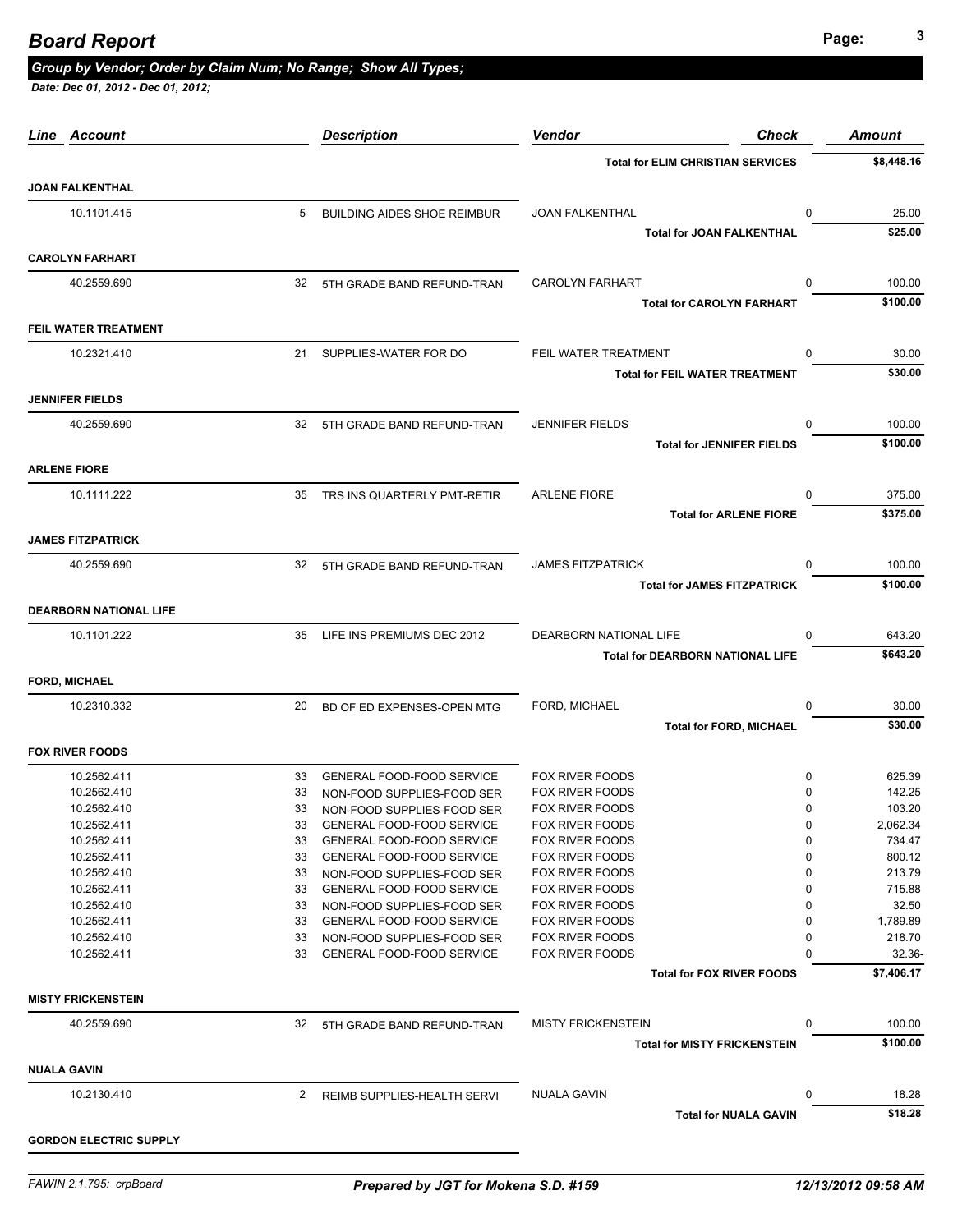*Date: Dec 01, 2012 - Dec 01, 2012;* 

|              | Line Account                     |              | <b>Description</b>                 | <b>Check</b><br><b>Vendor</b>              | <b>Amount</b>          |
|--------------|----------------------------------|--------------|------------------------------------|--------------------------------------------|------------------------|
|              | 20.2542.410                      | 4            | REPAIR HEAT PUMP/FUSES O&M         | <b>GORDON ELECTRIC SUPPLY</b>              | $\Omega$<br>61.94      |
|              |                                  |              |                                    | <b>Total for GORDON ELECTRIC SUPPLY</b>    | \$61.94                |
|              | <b>CHRIS HEDGES</b>              |              |                                    |                                            |                        |
|              | 40.2559.690                      | 32           | 5TH GRADE BAND REFUND-TRAN         | <b>CHRIS HEDGES</b>                        | 187.50<br>$\mathbf 0$  |
|              |                                  |              |                                    | <b>Total for CHRIS HEDGES</b>              | \$187.50               |
|              | <b>HELSEL-JEPPERSON</b>          |              |                                    |                                            |                        |
|              | 20.2542.411                      | $\mathbf{2}$ | SUPPLIES-O&M MAINTENANCE/M         | HELSEL-JEPPERSON                           | 20.00<br>$\Omega$      |
|              |                                  |              |                                    | <b>Total for HELSEL-JEPPERSON</b>          | \$20.00                |
|              | <b>DEBORAH L. HOCKING</b>        |              |                                    |                                            |                        |
|              | 10.1111.222                      |              | 35 TRS INS QUARTERLY PMT-RETIR     | DEBORAH L. HOCKING                         | 375.00<br>$\Omega$     |
|              |                                  |              |                                    | <b>Total for DEBORAH L. HOCKING</b>        | \$375.00               |
|              | <b>DONNA HOFFMAN</b>             |              |                                    |                                            |                        |
|              | 10.1111.222                      |              | 35 TRS INS QUARTERLY PMT-RETIR     | DONNA HOFFMAN                              | 412.50<br>0            |
|              |                                  |              |                                    | <b>Total for DONNA HOFFMAN</b>             | \$412.50               |
|              | <b>MICHAEL HOLLINGSWORTH</b>     |              |                                    |                                            |                        |
|              | 40.2559.690                      |              |                                    | MICHAEL HOLLINGSWORTH                      | $\mathbf 0$<br>100.00  |
|              |                                  |              | 32 5TH GRADE BAND REFUND-TRAN      | <b>Total for MICHAEL HOLLINGSWORTH</b>     | \$100.00               |
|              | <b>HOME DEPOT*</b>               |              |                                    |                                            |                        |
|              |                                  |              |                                    |                                            |                        |
|              | 20.2542.410                      |              | 31 KEYS                            | HOME DEPOT*<br>Total for HOME DEPOT*       | 7.48<br>0<br>\$7.48    |
|              |                                  |              |                                    |                                            |                        |
| <b>IAASE</b> |                                  |              |                                    |                                            |                        |
|              | 10.2210.314                      | 13           | IAASE ADMIN WORKSHOP,              | <b>IAASE</b>                               | 300.00<br>$\Omega$     |
|              |                                  |              |                                    | <b>Total for IAASE</b>                     | \$300.00               |
|              | IL ASSOC SCHOOL BOARDS           |              |                                    |                                            |                        |
|              | 10.2310.332                      | 20           | BD OF ED EXPENSES 2 OPEN PA        | IL ASSOC SCHOOL BOARDS                     | 30.00<br>$\Omega$      |
|              |                                  |              |                                    | Total for IL ASSOC SCHOOL BOARDS           | \$30.00                |
| <b>IASBO</b> |                                  |              |                                    |                                            |                        |
|              | 10.2520.332                      | 30           | <b>BUSINESS OFFICE- ED SUPPORT</b> | <b>IASBO</b>                               | 50.00<br>0             |
|              |                                  |              |                                    | <b>Total for IASBO</b>                     | \$50.00                |
|              | <b>IBC WONDER/HOSTESS</b>        |              |                                    |                                            |                        |
|              | 10.2562.411                      |              | 33 SUPPLIES-MES PASS               | <b>IBC WONDER/HOSTESS</b>                  | 50.60<br>$\Omega$      |
|              |                                  |              |                                    | <b>Total for IBC WONDER/HOSTESS</b>        | \$50.60                |
|              | <b>ILLINOIS PRINCIPALS ASSOC</b> |              |                                    |                                            |                        |
|              | 10.2410.332                      | 4            | WORKSHOP,                          | <b>ILLINOIS PRINCIPALS ASSOC</b>           | 175.00<br>$\mathbf{0}$ |
|              |                                  |              |                                    | <b>Total for ILLINOIS PRINCIPALS ASSOC</b> | \$175.00               |
|              | <b>ILLINOIS PUBLIC RISK FUND</b> |              |                                    |                                            |                        |
|              | 80.2364.380                      | 30           | 3RD QTR WORKER'S COMP COM          | <b>ILLINOIS PUBLIC RISK FUND</b>           | 5,273.00<br>$\Omega$   |
|              |                                  |              |                                    | <b>Total for ILLINOIS PUBLIC RISK FUND</b> | \$5,273.00             |
|              | <b>ILLINOIS STATE POLICE</b>     |              |                                    |                                            |                        |
|              | 10.2643.318                      | 30           | 4 EMPLOYEE CRIMINAL BACKGR         | <b>ILLINOIS STATE POLICE</b>               | 0<br>126.00            |
|              | 10.2643.318                      | 30           | 3 EMPLOYEE CRIMINAL BACKGR         | <b>ILLINOIS STATE POLICE</b>               | $\Omega$<br>94.50      |
|              |                                  |              |                                    | <b>Total for ILLINOIS STATE POLICE</b>     | \$220.50               |
|              | <b>INTERSTATE BATTERY</b>        |              |                                    |                                            |                        |
|              | 20.2545.410                      |              | 31 REPLACE BATTERY IN FOOD SER     | <b>INTERSTATE BATTERY</b>                  | 0<br>40.00             |
|              |                                  |              |                                    |                                            |                        |

*FAWIN 2.1.795: crpBoard Prepared by JGT for Mokena S.D. #159 12/13/2012 09:58 AM*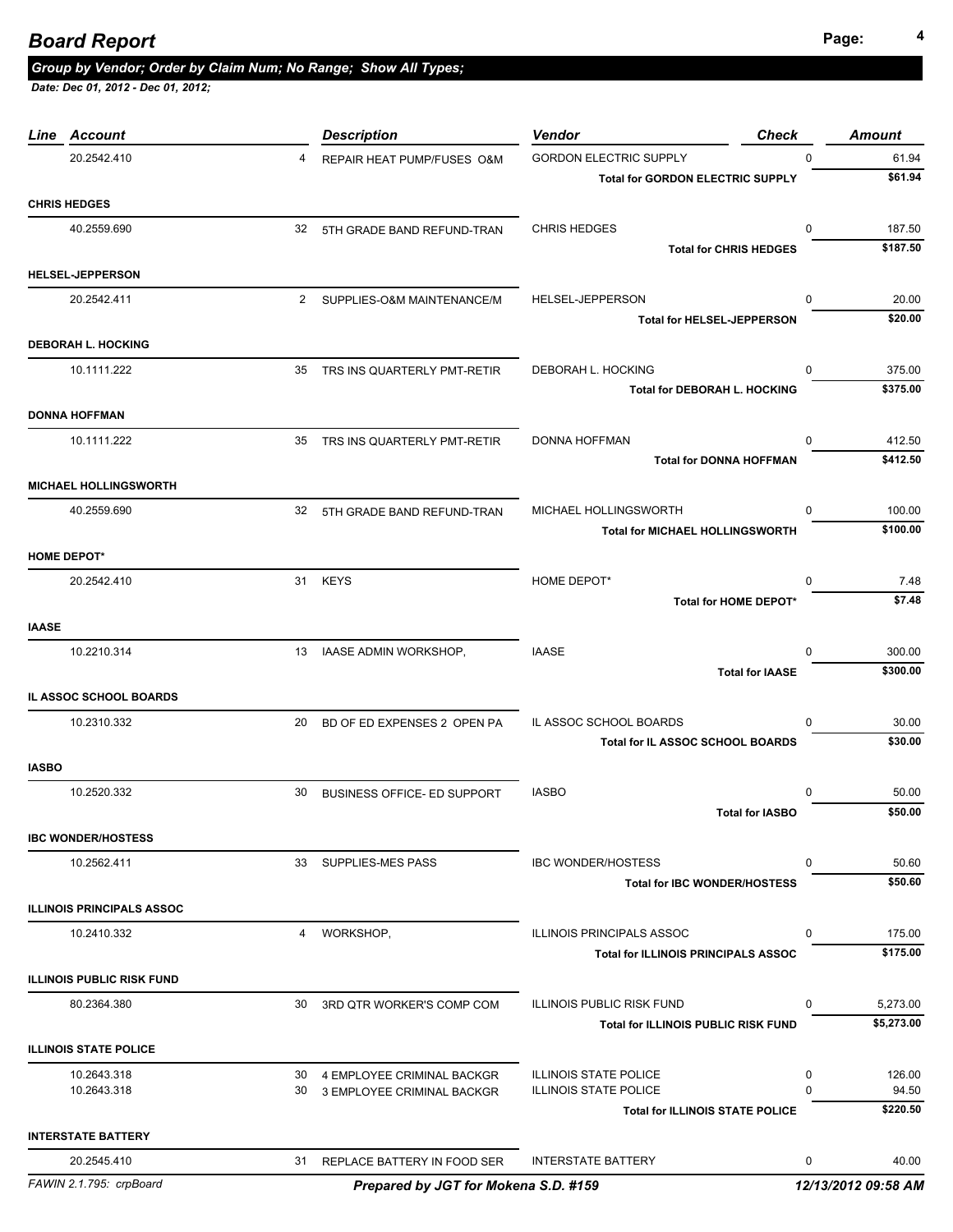|                  | Line Account                     |                | <b>Description</b>                                        | <b>Vendor</b><br><b>Check</b>                    |              | <b>Amount</b>          |
|------------------|----------------------------------|----------------|-----------------------------------------------------------|--------------------------------------------------|--------------|------------------------|
|                  | 20.2542.411                      | $\overline{2}$ | BATTERIES FIRE PANEL,                                     | <b>INTERSTATE BATTERY</b>                        | $\Omega$     | 239.80                 |
|                  |                                  |                |                                                           | <b>Total for INTERSTATE BATTERY</b>              |              | \$279.80               |
|                  | <b>SAMANTHA JAKLICH</b>          |                |                                                           |                                                  |              |                        |
|                  | 10.1101.690                      | 5              | REFUND- QUALIFIED FOR WAIVE                               | SAMANTHA JAKLICH                                 | $\Omega$     | 160.71                 |
|                  |                                  |                |                                                           | <b>Total for SAMANTHA JAKLICH</b>                |              | \$160.71               |
|                  |                                  |                |                                                           |                                                  |              |                        |
| <b>KAREN KAZ</b> |                                  |                |                                                           |                                                  |              |                        |
|                  | 10.1101.415                      | 5              | <b>BUILDING AIDES SHOES ALLOWA</b>                        | <b>KAREN KAZ</b>                                 | 0            | 25.00                  |
|                  |                                  |                |                                                           | <b>Total for KAREN KAZ</b>                       |              | \$25.00                |
| <b>KONE, INC</b> |                                  |                |                                                           |                                                  |              |                        |
|                  |                                  |                |                                                           |                                                  |              |                        |
|                  | 20.2542.323                      | 4              | SERVICES-O&M MAINTENANCE/M                                | KONE, INC                                        | $\Omega$     | 478.05                 |
|                  |                                  |                |                                                           | <b>Total for KONE, INC</b>                       |              | \$478.05               |
|                  | <b>KRYSTAL DAIRY</b>             |                |                                                           |                                                  |              |                        |
|                  | 10.2562.413                      | 33             | MILK- FOOD SERVICE                                        | <b>KRYSTAL DAIRY</b>                             | 0            | 3,009.32               |
|                  |                                  |                |                                                           | <b>Total for KRYSTAL DAIRY</b>                   |              | \$3,009.32             |
|                  |                                  |                |                                                           |                                                  |              |                        |
| <b>ANN KUEHL</b> |                                  |                |                                                           |                                                  |              |                        |
|                  | 40.2559.690                      |                | 32 5TH GRADE BAND REFUND-TRAN                             | <b>ANN KUEHL</b>                                 | $\Omega$     | 100.00                 |
|                  |                                  |                |                                                           | <b>Total for ANN KUEHL</b>                       |              | \$100.00               |
|                  | <b>THOMAS LAMB</b>               |                |                                                           |                                                  |              |                        |
|                  | 10.1111.222                      | 35             |                                                           | <b>THOMAS LAMB</b>                               | 0            | 375.00                 |
|                  |                                  |                | TRS INS QUARTERLY PMT-RETIR                               |                                                  |              | \$375.00               |
|                  |                                  |                |                                                           | <b>Total for THOMAS LAMB</b>                     |              |                        |
|                  | <b>LANTER REFRIG. DISTR. CO.</b> |                |                                                           |                                                  |              |                        |
|                  | 10.2562.315                      | 33             | DELIVERY CHARGE-FOOD SERV                                 | LANTER REFRIG. DISTR. CO.                        | 0            | 195.53                 |
|                  | 10.2562.315                      | 33             | DELIVERY CHARGE-FOOD SERV                                 | LANTER REFRIG. DISTR. CO.                        | <sup>n</sup> | 90.70                  |
|                  |                                  |                |                                                           | Total for LANTER REFRIG. DISTR. CO.              |              | \$286.23               |
|                  | LETTERMEN/SIGNAGE, INC.          |                |                                                           |                                                  |              |                        |
|                  |                                  |                |                                                           |                                                  |              |                        |
|                  | 20.2543.410                      |                | 31 SIGNAGE FOR NEW PICK UP TRU                            | LETTERMEN/SIGNAGE, INC.                          | 0            | 100.00                 |
|                  |                                  |                |                                                           | Total for LETTERMEN/SIGNAGE, INC.                |              | \$100.00               |
|                  | <b>LIBRARIANS BOOK EXPRESS</b>   |                |                                                           |                                                  |              |                        |
|                  | 10.2220.430                      | 4,             |                                                           | LIBRARIANS BOOK EXPRESS                          | 0            | 181.60                 |
|                  |                                  |                |                                                           | <b>Total for LIBRARIANS BOOK EXPRESS</b>         |              | \$181.60               |
|                  |                                  |                |                                                           |                                                  |              |                        |
|                  | LINCOLN-WAY H.S.#210             |                |                                                           |                                                  |              |                        |
|                  | 40.2550.464                      | 32             | TRANSPORTATION-FUEL OCT                                   | LINCOLN-WAY H.S.#210                             | 0            | 8,435.20               |
|                  | 20.2545.410                      | 31             | <b>B &amp; G VEHICLE GAS</b>                              | LINCOLN-WAY H.S.#210                             | $\Omega$     | 230.48                 |
|                  |                                  |                |                                                           | Total for LINCOLN-WAY H.S.#210                   |              | \$8,665.68             |
|                  | <b>LINCOLN-WAY AREA SP ED</b>    |                |                                                           |                                                  |              |                        |
|                  | 10.4120.302                      | 10             | CO-OP SOC WORKER COSTS                                    | LINCOLN-WAY AREA SP ED                           | 0            | 7.833.83               |
|                  | 10.4120.671                      | 10             | SP ED COOP-1:1 AIDES, ESY/OTH                             | LINCOLN-WAY AREA SP ED                           | $\mathbf 0$  | 45,244.42              |
|                  | 10.4120.673                      | 10             | SP ED AI COSTS                                            | LINCOLN-WAY AREA SP ED                           | 0            | 46,633.73              |
|                  | 10.4120.674                      | 10             | SP ED CO-OP TUITION/IDEA                                  | LINCOLN-WAY AREA SP ED                           | 0            | 130,651.99             |
|                  | 10.4120.675                      | 10             | SP ED CO-OP THERAPY CLASS                                 | LINCOLN-WAY AREA SP ED                           | $\Omega$     | 20,879.72              |
|                  | 10.4120.676                      | 10             | SP ED PRESCHOOL                                           | LINCOLN-WAY AREA SP ED                           | 0            | 112,217.16             |
|                  | 10.4120.677                      | 10             | SP ED HEARING/VIS IMP                                     | LINCOLN-WAY AREA SP ED                           | $\mathbf 0$  | 12,417.59              |
|                  |                                  |                |                                                           |                                                  | 0            |                        |
|                  | 30.5200.690<br>40.2559.331       | 30<br>10       | <b>BONDS SERVICE CHARGES</b><br>SP ED CONTRACT TRANSPORTA | LINCOLN-WAY AREA SP ED<br>LINCOLN-WAY AREA SP ED | 0            | 12,737.76<br>25,492.59 |
|                  | 10.1200.410                      | 10             | SUPPLIES-STUDENT SERVICES                                 | LINCOLN-WAY AREA SP ED                           | 0            | 425.50                 |
|                  |                                  |                |                                                           | Total for LINCOLN-WAY AREA SP ED                 |              | \$414,534.29           |
|                  |                                  |                |                                                           |                                                  |              |                        |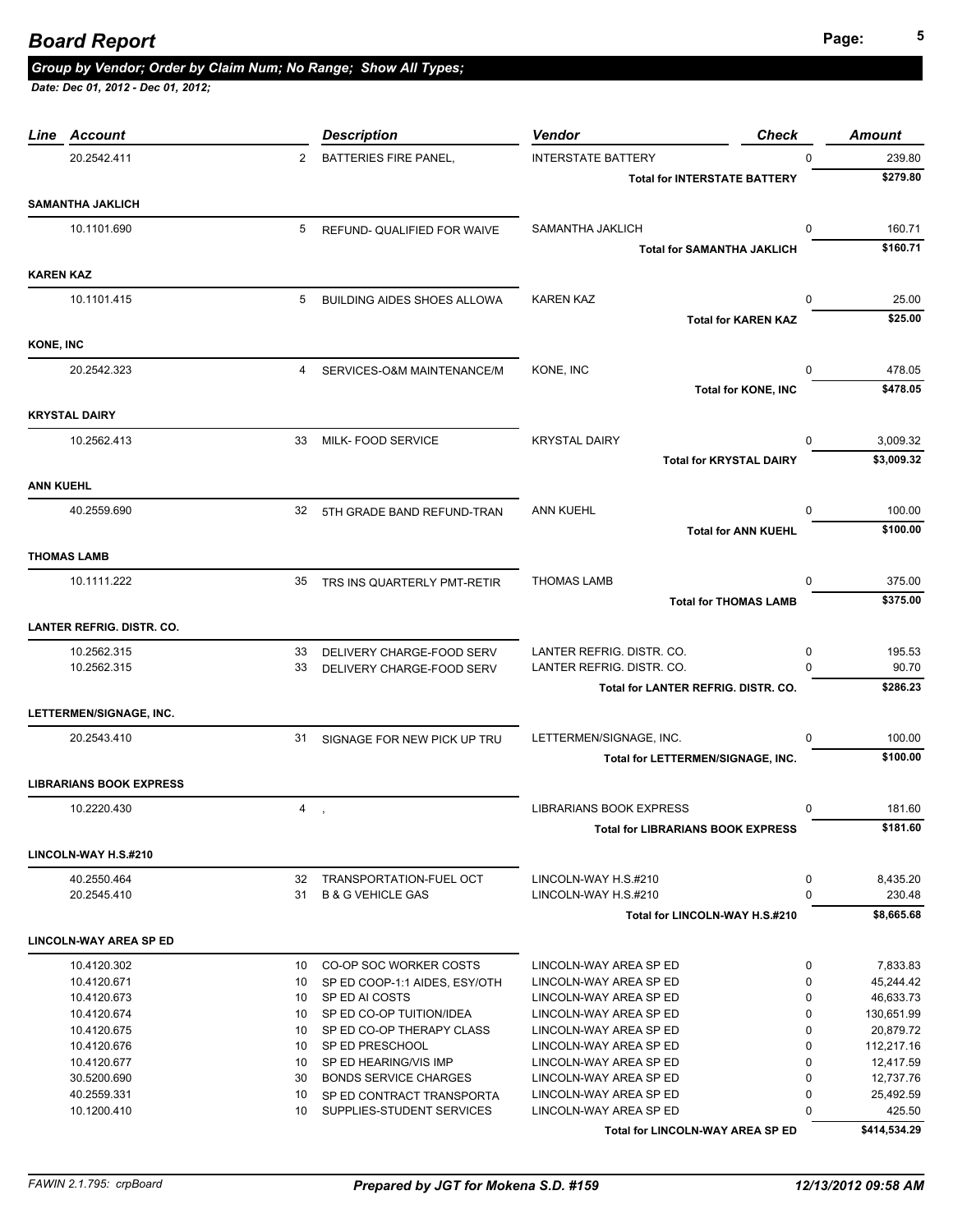# **Page: <sup>6</sup>** *Board Report*

#### *Group by Vendor; Order by Claim Num; No Range; Show All Types;*

| Line Account                     |          | <b>Description</b>                                       | <b>Vendor</b><br><b>Check</b>                          |               | Amount               |
|----------------------------------|----------|----------------------------------------------------------|--------------------------------------------------------|---------------|----------------------|
| <b>KATHERINE LITTLE</b>          |          |                                                          |                                                        |               |                      |
| 10.1111.222                      | 35       | TRS INS QUARTERLY PMT-RETIR                              | <b>KATHERINE LITTLE</b>                                | 0             | 412.50               |
|                                  |          |                                                          | <b>Total for KATHERINE LITTLE</b>                      |               | \$412.50             |
|                                  |          |                                                          |                                                        |               |                      |
| <b>LAURA LYNCH</b>               |          |                                                          |                                                        |               |                      |
| 10.1101.415                      | 5        | <b>BUILDING AIDES SHOES</b>                              | <b>LAURA LYNCH</b>                                     | $\Omega$      | 25.00                |
|                                  |          |                                                          | <b>Total for LAURA LYNCH</b>                           |               | \$25.00              |
| <b>ELIZABETH MABBOT</b>          |          |                                                          |                                                        |               |                      |
| 40.2559.690                      | 32       | 5TH GRADE BAND REFUND-TRAN                               | ELIZABETH MABBOT                                       | $\mathbf 0$   | 100.00               |
|                                  |          |                                                          | <b>Total for ELIZABETH MABBOT</b>                      |               | \$100.00             |
|                                  |          |                                                          |                                                        |               |                      |
| <b>MACNEAL SCHOOL</b>            |          |                                                          |                                                        |               |                      |
| 10.4120.678                      | 10       | PRIVATE TUITION NOV 2012                                 | MACNEAL SCHOOL                                         | 0             | 11,467.26            |
| 10.4120.678                      | 10       | PRIVATE TUITION - AUGUST 201                             | MACNEAL SCHOOL                                         | 0             | 2,212.98             |
|                                  |          |                                                          | <b>Total for MACNEAL SCHOOL</b>                        |               | \$13,680.24          |
| <b>BRIAN MALONE</b>              |          |                                                          |                                                        |               |                      |
| 40.2559.690                      | 32       | 5TH GRADE BAND REFUND-TRAN                               | <b>BRIAN MALONE</b>                                    | 0             | 100.00               |
|                                  |          |                                                          | <b>Total for BRIAN MALONE</b>                          |               | \$100.00             |
|                                  |          |                                                          |                                                        |               |                      |
| <b>CAROLYN MANKA</b>             |          |                                                          |                                                        |               |                      |
| 40.2559.690                      | 32       | 5TH GRADE BAND REFUND-TRAN                               | <b>CAROLYN MANKA</b>                                   | $\Omega$      | 100.00               |
|                                  |          |                                                          | <b>Total for CAROLYN MANKA</b>                         |               | \$100.00             |
| <b>MARTIN IMPLEMENT SALES</b>    |          |                                                          |                                                        |               |                      |
| 20.2543.410                      | 31       | PARTS FOR MOWER GRDS MAIN                                | <b>MARTIN IMPLEMENT SALES</b>                          | $\mathbf 0$   | 31.10                |
|                                  |          |                                                          | <b>Total for MARTIN IMPLEMENT SALES</b>                |               | \$31.10              |
|                                  |          |                                                          |                                                        |               |                      |
| <b>MARTIN WHALEN OFFICE SOL</b>  |          |                                                          |                                                        |               |                      |
| 10.1102.410                      | 4        | SUPPLIES-MJH                                             | MARTIN WHALEN OFFICE SOL                               | $\mathbf 0$   | 124.45               |
| 10.2544.310                      | 30<br>4  | EQUIPMENT MAINTENANCE -DEC                               | MARTIN WHALEN OFFICE SOL                               | 0<br>$\Omega$ | 3,548.83             |
| 10.1102.410                      |          | MJH TRANSPARENCY FILM,                                   | MARTIN WHALEN OFFICE SOL                               |               | 306.45<br>\$3,979.73 |
|                                  |          |                                                          | <b>Total for MARTIN WHALEN OFFICE SOL</b>              |               |                      |
| <b>JAMES MCCLAIN</b>             |          |                                                          |                                                        |               |                      |
| 10.1101.690                      | 5        | STUDENT BOOK FEE REFUND -J                               | <b>JAMES MCCLAIN</b>                                   | 0             | 33.43                |
|                                  |          |                                                          | <b>Total for JAMES MCCLAIN</b>                         |               | \$33.43              |
| <b>MEDWORKS OF NEW LENOX</b>     |          |                                                          |                                                        |               |                      |
|                                  |          |                                                          |                                                        |               |                      |
| 40.2550.310<br>40.2550.310       | 32<br>32 | DRIVERS PHYSICAL SCREENING<br>DRIVERS PHYSICAL SCREENING | MEDWORKS OF NEW LENOX<br>MEDWORKS OF NEW LENOX         | 0<br>$\Omega$ | 46.00<br>20.00       |
|                                  |          |                                                          | <b>Total for MEDWORKS OF NEW LENOX</b>                 |               | \$66.00              |
|                                  |          |                                                          |                                                        |               |                      |
| <b>KELLY MEST</b>                |          |                                                          |                                                        |               |                      |
| 40.2559.690                      |          | 32 5TH GRADE BAND REFUND-TRAN                            | <b>KELLY MEST</b>                                      | 0             | 100.00               |
|                                  |          |                                                          | <b>Total for KELLY MEST</b>                            |               | \$100.00             |
| <b>MIDAMERICAN ENERGY CO.</b>    |          |                                                          |                                                        |               |                      |
| 20.2542.466                      | 30       | <b>DISTRICT BLDG ELECTRIC-MJH</b>                        | MIDAMERICAN ENERGY CO.                                 | 0             | 9,453.43             |
| 20.2542.466                      | 30       | DISTRICT BLDG ELECTRIC MES                               | MIDAMERICAN ENERGY CO.                                 | $\Omega$      | 19,469.99            |
|                                  |          |                                                          | <b>Total for MIDAMERICAN ENERGY CO.</b>                |               | \$28,923.42          |
|                                  |          |                                                          |                                                        |               |                      |
| <b>MIDWEST TRANSIT EQUIPMENT</b> |          |                                                          |                                                        |               |                      |
| 40.2550.331                      | 32       | SERVICES-TRANSPORTATION                                  | MIDWEST TRANSIT EQUIPMENT                              | 0             | 285.00               |
| 40.2550.412                      | 32       | MAINTENANCE PARTS-TRANSPO                                | MIDWEST TRANSIT EQUIPMENT                              | $\mathbf 0$   | 362.17               |
| 40.2550.331<br>40.2550.412       | 32<br>32 | SERVICES-TRANSPORTATION<br>MAINTENANCE PARTS-TRANSPO     | MIDWEST TRANSIT EQUIPMENT<br>MIDWEST TRANSIT EQUIPMENT | 0<br>0        | 760.00<br>1,464.20   |
|                                  |          |                                                          |                                                        |               |                      |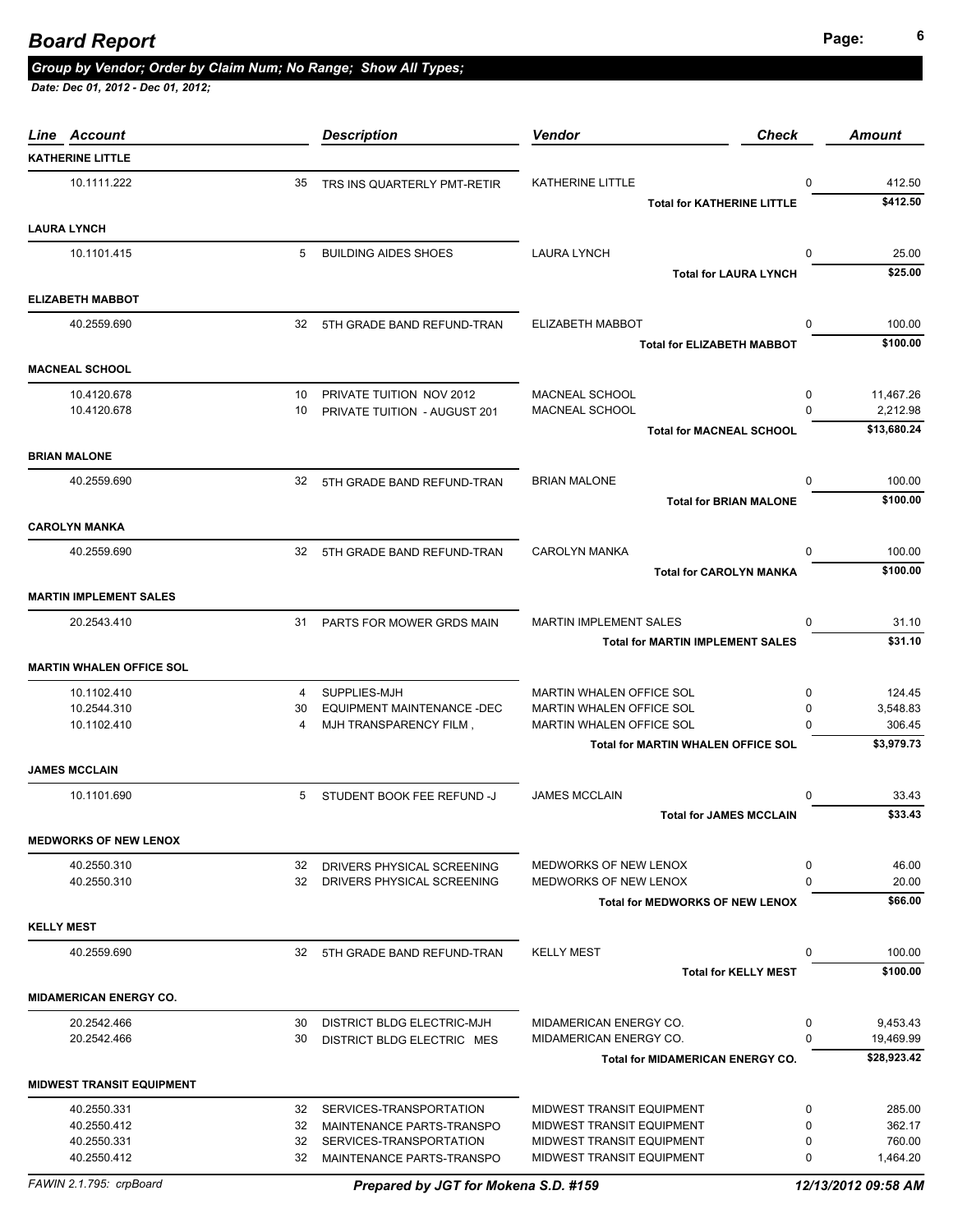# **Page: <sup>7</sup>** *Board Report*

#### *Group by Vendor; Order by Claim Num; No Range; Show All Types;*

| Account<br>Line                  |                | <b>Description</b>             | <b>Vendor</b><br>Check                           | <b>Amount</b>                     |
|----------------------------------|----------------|--------------------------------|--------------------------------------------------|-----------------------------------|
|                                  |                |                                | <b>Total for MIDWEST TRANSIT EQUIPMENT</b>       | \$2,871.37                        |
| <b>MOKENA AUTO PARTS</b>         |                |                                |                                                  |                                   |
| 40.2550.412                      | 32             | MAINTENANCE PARTS-TRANSPO      | <b>MOKENA AUTO PARTS</b>                         | $\mathbf 0$<br>94.50              |
| 40.2550.412                      | 32             | MAINTENANCE PARTS-TRANSPO      | <b>MOKENA AUTO PARTS</b>                         | $\Omega$<br>239.85                |
| 20.2545.410                      | 31             | ALL VEHICLES PARTS & GAS       | <b>MOKENA AUTO PARTS</b>                         | 13.59<br>$\Omega$                 |
|                                  |                |                                |                                                  |                                   |
| 20.2545.410                      | 31             | ALL VEHICLES PARTS & GAS       | <b>MOKENA AUTO PARTS</b>                         | $\Omega$<br>121.65                |
| 40.2550.412                      | 32             | MAINTENANCE PARTS-TRANSPO      | <b>MOKENA AUTO PARTS</b>                         | 0<br>23.45                        |
| 20.2545.410                      | 31             | ALL VEHICLES PARTS & GAS       | <b>MOKENA AUTO PARTS</b>                         | $\Omega$<br>76.23                 |
|                                  |                |                                | <b>Total for MOKENA AUTO PARTS</b>               | \$569.27                          |
| <b>MOKENA SCH.DIST.159</b>       |                |                                |                                                  |                                   |
| 10.1101.410                      | $\overline{2}$ | MES PETTY CAH REIMBURSEME      | MOKENA SCH.DIST.159                              | 33.96<br>$\mathbf 0$              |
|                                  |                |                                | <b>Total for MOKENA SCH.DIST.159</b>             | \$33.96                           |
| <b>JAMIE MORGAN</b>              |                |                                |                                                  |                                   |
| 40.2559.690                      | 32             | 5TH GRADE BAND REFUND-TRAN     | <b>JAMIE MORGAN</b>                              | 100.00<br>$\Omega$                |
|                                  |                |                                | <b>Total for JAMIE MORGAN</b>                    | \$100.00                          |
| <b>NATL GEOGRAPHIC SCHL PUBL</b> |                |                                |                                                  |                                   |
| 10.1101.412                      | $\overline{2}$ | MES GR. 2ND AND 3RD MAGS,      | NATL GEOGRAPHIC SCHL PUBL                        | 1,287.00<br>0                     |
|                                  |                |                                | Total for NATL GEOGRAPHIC SCHL PUBL              | \$1,287.00                        |
| <b>KEVIN NELLIGAN CHILDREN'S</b> |                |                                |                                                  |                                   |
| 10.2319.410                      | 21             | DONATION IN MEMORY OF DAWN     | KEVIN NELLIGAN CHILDREN'S                        | 50.00<br>$\Omega$                 |
|                                  |                |                                | <b>Total for KEVIN NELLIGAN CHILDREN'S</b>       | \$50.00                           |
| <b>NICOR GAS</b>                 |                |                                |                                                  |                                   |
| 20.2542.460                      | 30             | <b>DISTRICT HEATING/GAS</b>    | <b>NICOR GAS</b>                                 | 2,876.10<br>0                     |
|                                  |                |                                | <b>Total for NICOR GAS</b>                       | \$2,876.10                        |
| NU WAY DISPOSAL SERVICE          |                |                                |                                                  |                                   |
| 20.2542.320                      | 31             | NOVEMBER MONTHLY REFUSE S      | NU WAY DISPOSAL SERVICE                          | $\Omega$<br>1,535.95              |
|                                  |                |                                | Total for NU WAY DISPOSAL SERVICE                | \$1,535.95                        |
| <b>JOHN ODELL</b>                |                |                                |                                                  |                                   |
| 40.2559.690                      | 32             | 5TH GRADE BAND REFUND-TRAN     | <b>JOHN ODELL</b><br><b>Total for JOHN ODELL</b> | $\mathbf 0$<br>100.00<br>\$100.00 |
| <b>OTIS ELEVATOR COMPANY</b>     |                |                                |                                                  |                                   |
| 20.2542.323                      | $2^{\circ}$    | MES ELEVATOR DECEMBER SER      | OTIS ELEVATOR COMPANY                            | 148.59<br>0                       |
|                                  |                |                                | <b>Total for OTIS ELEVATOR COMPANY</b>           | \$148.59                          |
| PALOS SPORTS, INC.               |                |                                |                                                  |                                   |
| 10.1500.410                      | 4              | PE SUPPLIES & EQPT,            | PALOS SPORTS, INC.                               | 506.91<br>0                       |
|                                  |                |                                | Total for PALOS SPORTS, INC.                     | \$506.91                          |
| PERFORMANCE CHEMICAL             |                |                                |                                                  |                                   |
| 20.2543.410                      | 31             | POWER THAW MELT,               | PERFORMANCE CHEMICAL                             | 2,793.00<br>0                     |
|                                  |                |                                | <b>Total for PERFORMANCE CHEMICAL</b>            | \$2,793.00                        |
| <b>PERMA-BOUND</b>               |                |                                |                                                  |                                   |
| 10.2220.430                      | 4              | PO Liquidation Entry           | PERMA-BOUND                                      | $\mathbf{0}$<br>140.51            |
|                                  |                |                                | <b>Total for PERMA-BOUND</b>                     | \$140.51                          |
| <b>DIANE PETRONIO</b>            |                |                                |                                                  |                                   |
| 10.1111.222                      |                | 35 TRS INS QUARTERLY PMT-RETIR | <b>DIANE PETRONIO</b>                            | 0<br>412.50                       |
|                                  |                |                                |                                                  |                                   |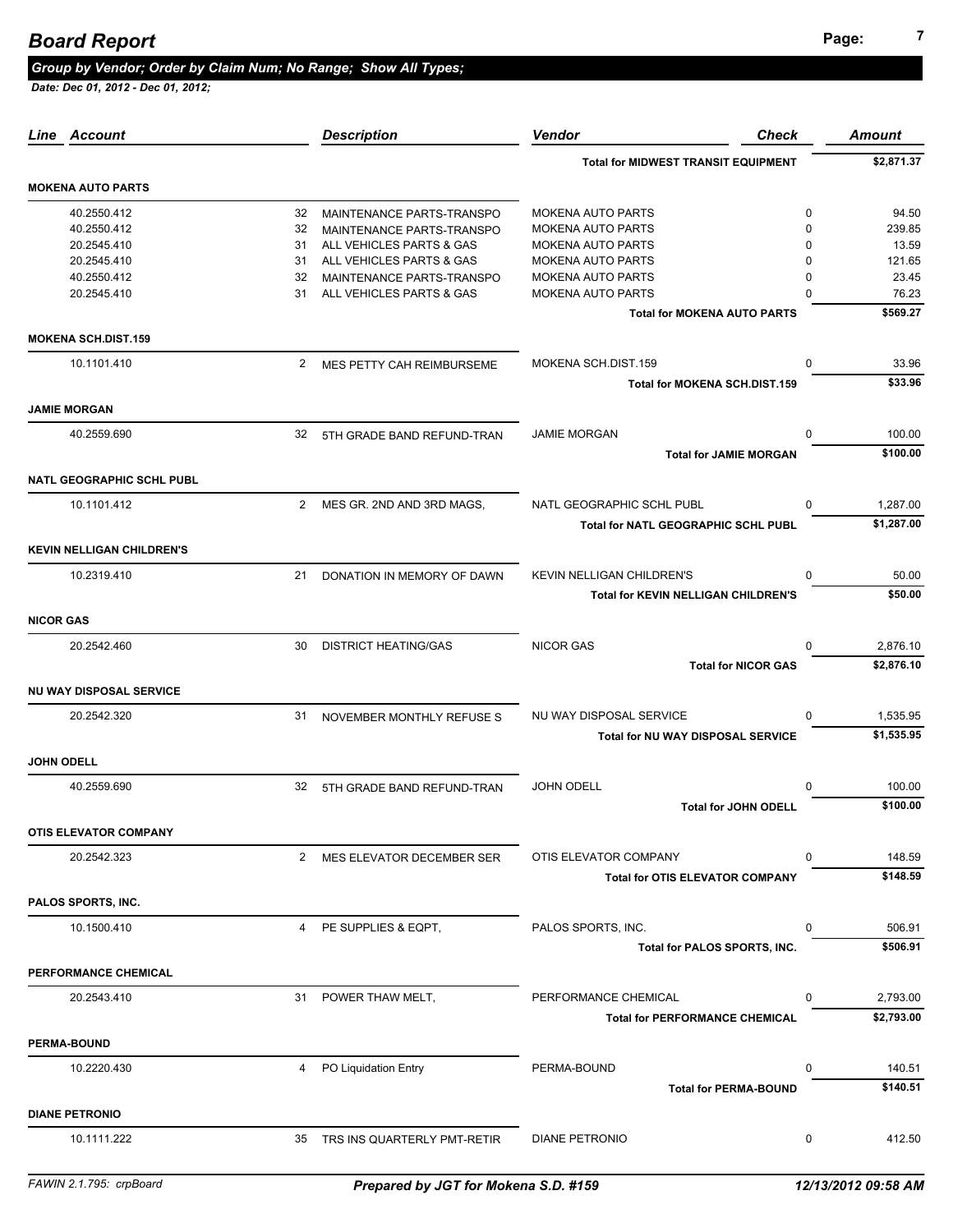# **Page: <sup>8</sup>** *Board Report*

### *Group by Vendor; Order by Claim Num; No Range; Show All Types;*

| Line Account                         |                | <b>Description</b>                                   | Vendor<br>Check                                     |                  | <b>Amount</b>        |
|--------------------------------------|----------------|------------------------------------------------------|-----------------------------------------------------|------------------|----------------------|
|                                      |                |                                                      | <b>Total for DIANE PETRONIO</b>                     |                  | \$412.50             |
| PITNEY BOWES, INC.                   |                |                                                      |                                                     |                  |                      |
| 10.2410.340                          | $\overline{4}$ | LEASE MJH POSTAGE MACHINE                            | PITNEY BOWES, INC.                                  | $\mathbf 0$      | 354.00               |
|                                      |                |                                                      | Total for PITNEY BOWES, INC.                        |                  | \$354.00             |
| <b>PITNEY - PURCHASE POWER</b>       |                |                                                      |                                                     |                  |                      |
| 10.2410.340                          | $\overline{4}$ | MJH POSTAGE REFILL ON MACH                           | PITNEY - PURCHASE POWER                             | $\Omega$         | 424.32               |
|                                      |                |                                                      | <b>Total for PITNEY - PURCHASE POWER</b>            |                  | \$424.32             |
| <b>TAMMY PLATEK</b>                  |                |                                                      |                                                     |                  |                      |
| 10.1101.691                          | 5              | ACTIVITY FEE REFUND-SCHOLAS                          | <b>TAMMY PLATEK</b>                                 | $\Omega$         | 100.00               |
|                                      |                |                                                      | <b>Total for TAMMY PLATEK</b>                       |                  | \$100.00             |
| <b>STEPHANIE L. POTE</b>             |                |                                                      |                                                     |                  |                      |
| 10.1111.222                          | 35             | TRS INS QUARTERLY PMT-RETIR                          | STEPHANIE L. POTE                                   | $\Omega$         | 375.00               |
|                                      |                |                                                      | <b>Total for STEPHANIE L. POTE</b>                  |                  | \$375.00             |
| PROFESSIONAL DEV.ALLIANCE            |                |                                                      |                                                     |                  |                      |
| 10.2210.314                          | 13             | ELL WORKSHOPS,                                       | PROFESSIONAL DEV.ALLIANCE                           | $\Omega$         | 300.00               |
|                                      |                |                                                      | <b>Total for PROFESSIONAL DEV.ALLIANCE</b>          |                  | \$300.00             |
| <b>QUILL CORPORATION</b>             |                |                                                      |                                                     |                  |                      |
| 10.1101.410                          | 3              | MIS SUPPLIES,                                        | QUILL CORPORATION                                   | $\Omega$         | 130.39               |
|                                      |                |                                                      | <b>Total for QUILL CORPORATION</b>                  |                  | \$130.39             |
| <b>RICHARD QUINN</b>                 |                |                                                      |                                                     |                  |                      |
| 10.1111.222                          | 35             | TRS INS QUARTERLY PMT-RETIR                          | RICHARD QUINN                                       | $\Omega$         | 375.00               |
|                                      |                |                                                      | <b>Total for RICHARD QUINN</b>                      |                  | \$375.00             |
| <b>REALLY GOOD STUFF</b>             |                |                                                      |                                                     |                  |                      |
| 10.1101.410                          | $\mathbf{2}$   | SUPPLIES-TECHMILLER-MES SC                           | REALLY GOOD STUFF                                   | $\Omega$         | 124.63               |
|                                      |                |                                                      | <b>Total for REALLY GOOD STUFF</b>                  |                  | \$124.63             |
| <b>REGIONAL TRUCK EQUIPMENT</b>      |                |                                                      |                                                     |                  |                      |
| 20.2542.410                          |                | 31 SALT FOR SPREADER                                 | <b>REGIONAL TRUCK EQUIPMENT</b>                     | 0                | 231.18               |
|                                      |                |                                                      | <b>Total for REGIONAL TRUCK EQUIPMENT</b>           |                  | \$231.18             |
| <b>MICHELLE RICHARDSON</b>           |                |                                                      |                                                     |                  |                      |
| 10.1101.690                          | 5              | STUDENT FEE REFUND WITHDR                            | MICHELLE RICHARDSON                                 | 0                | 56.25                |
|                                      |                |                                                      | <b>Total for MICHELLE RICHARDSON</b>                |                  | \$56.25              |
| <b>RIVERSIDE CORPORATE HEALT</b>     |                |                                                      |                                                     |                  |                      |
| 40.2550.310                          | 32             | DRIVERS ANNUAL PHYSICALS                             | RIVERSIDE CORPORATE HEALT                           | 0                | 72.00                |
|                                      |                |                                                      | <b>Total for RIVERSIDE CORPORATE HEALT</b>          |                  | \$72.00              |
| <b>JOYCE SALA</b>                    |                |                                                      |                                                     |                  |                      |
| 10.1111.222                          |                | 35 TRS INS QUARTERLY PMT-RETIR                       | <b>JOYCE SALA</b>                                   | 0                | 375.00               |
|                                      |                |                                                      | <b>Total for JOYCE SALA</b>                         |                  | \$375.00             |
| <b>SCARIANO HIMES &amp; PETRARCA</b> |                |                                                      |                                                     |                  |                      |
| 10.2310.318                          | 20             | DISTRICT LEGAL SERVICES NO                           | <b>SCARIANO HIMES &amp; PETRARCA</b>                | 0                | 4,057.20             |
| 10.2310.318                          | 20             | DISTRICT LEGAL SERVICES OC                           | <b>SCARIANO HIMES &amp; PETRARCA</b>                | 0                | 2,004.45             |
|                                      |                |                                                      | <b>Total for SCARIANO HIMES &amp; PETRARCA</b>      |                  | \$6,061.65           |
| <b>SCHOLASTIC MAGAZINES</b>          |                |                                                      |                                                     |                  |                      |
| 10.1101.412<br>10.1101.420           | 2<br>3         | MES GRE 1 & 2-CLSRM MAGS<br><b>GRADE 5 MAGAZINES</b> | <b>SCHOLASTIC MAGAZINES</b><br>SCHOLASTIC MAGAZINES | 0<br>$\mathbf 0$ | 1,585.56<br>1,305.93 |
|                                      |                |                                                      |                                                     |                  |                      |
| FAWIN 2.1.795: crpBoard              |                | Prepared by JGT for Mokena S.D. #159                 |                                                     |                  | 12/13/2012 09:58 AM  |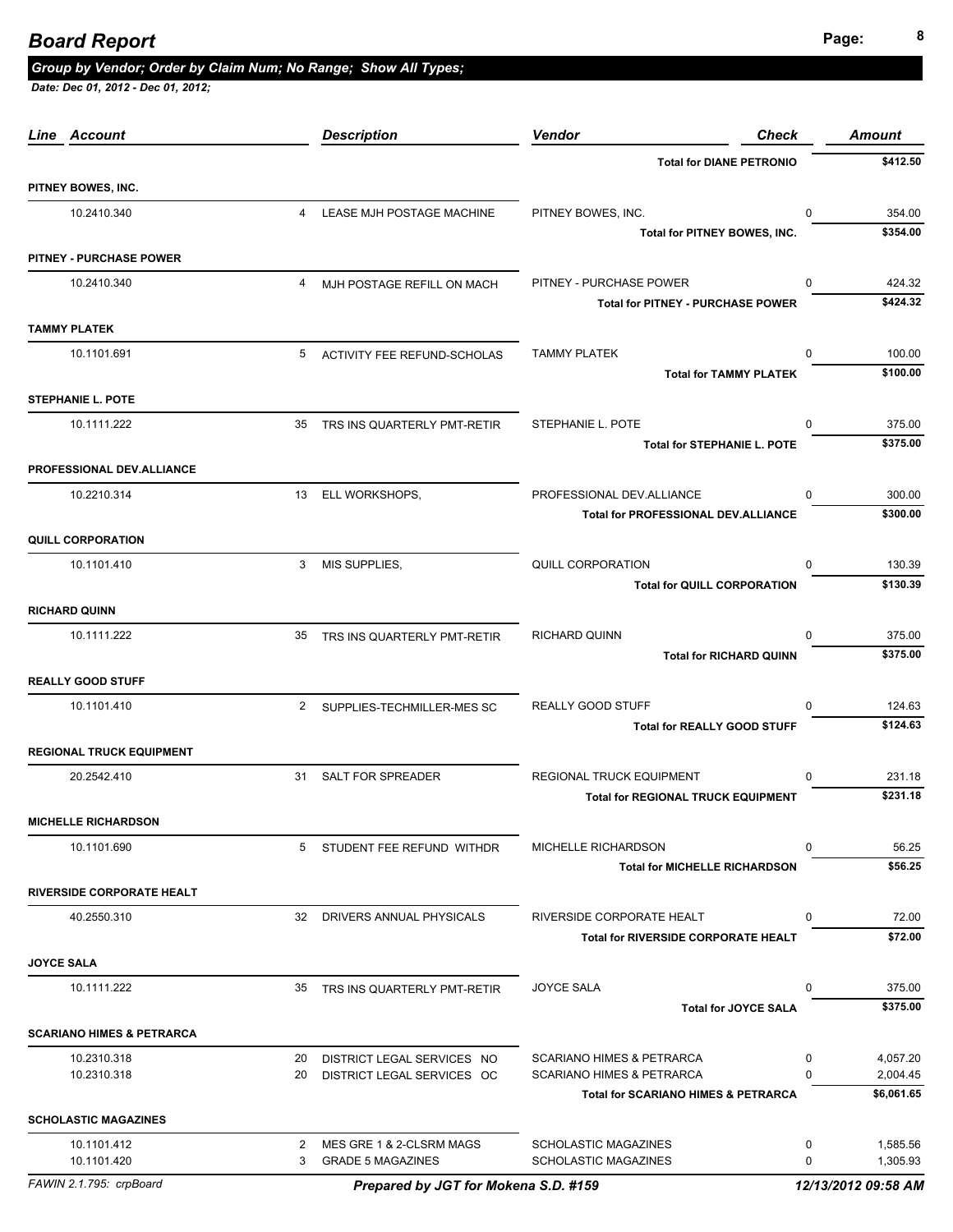| Line Account               |    | <b>Description</b>             | Vendor                 | <b>Check</b>                          | <b>Amount</b> |
|----------------------------|----|--------------------------------|------------------------|---------------------------------------|---------------|
|                            |    |                                |                        | <b>Total for SCHOLASTIC MAGAZINES</b> | \$2,891.49    |
| <b>SCHOOL NURSE SUPPLY</b> |    |                                |                        |                                       |               |
| 10.2130.410                |    | 3 HEALTH OFFICE SUPPLIES       | SCHOOL NURSE SUPPLY    | 0                                     | 169.79        |
|                            |    |                                |                        | <b>Total for SCHOOL NURSE SUPPLY</b>  | \$169.79      |
| <b>KELLY SCIAKY</b>        |    |                                |                        |                                       |               |
| 40.2559.690                |    | 32 5TH GRADE BAND REFUND-TRAN  | <b>KELLY SCIAKY</b>    | 0                                     | 100.00        |
|                            |    |                                |                        | <b>Total for KELLY SCIAKY</b>         | \$100.00      |
| <b>LIN SILVESTRI</b>       |    |                                |                        |                                       |               |
| 10.2211.332                | 18 | TRAVEL-CURRICULUM REIMB FO     | <b>LIN SILVESTRI</b>   | 0                                     | 123.76        |
|                            |    |                                |                        | <b>Total for LIN SILVESTRI</b>        | \$123.76      |
| <b>HELEN SIMPKINS</b>      |    |                                |                        |                                       |               |
| 10.1111.222                | 35 | TRS INS QUARTERLY PMT-RETIR    | <b>HELEN SIMPKINS</b>  | $\Omega$                              | 375.00        |
|                            |    |                                |                        | <b>Total for HELEN SIMPKINS</b>       | \$375.00      |
| <b>SANDY SIMESTER</b>      |    |                                |                        |                                       |               |
| 10.1101.415                | 5  | BUILDING AIDES SHOE ALLOWAN    | <b>SANDY SIMESTER</b>  | $\Omega$                              | 25.00         |
|                            |    |                                |                        | <b>Total for SANDY SIMESTER</b>       | \$25.00       |
| <b>JOYCE SISKA</b>         |    |                                |                        |                                       |               |
| 10.1111.222                |    | 35 TRS INS QUARTERLY PMT-RETIR | <b>JOYCE SISKA</b>     | 0                                     | 375.00        |
|                            |    |                                |                        | <b>Total for JOYCE SISKA</b>          | \$375.00      |
| <b>SOFTWARE TECHNOLOGY</b> |    |                                |                        |                                       |               |
| 10.1101.310                | 18 | LICENSE FEE FOR GO GREEN EL    | SOFTWARE TECHNOLOGY    | $\mathbf 0$                           | 100.00        |
| 10.2660.231                | 5  | PROFESSIONAL DEVELOPMENT-      | SOFTWARE TECHNOLOGY    | 0                                     | 965.00        |
| 10.2525.410                | 30 | PR CHECKS & PAYABLES CHECK     | SOFTWARE TECHNOLOGY    | $\Omega$                              | 436.00        |
|                            |    |                                |                        | <b>Total for SOFTWARE TECHNOLOGY</b>  | \$1,501.00    |
| <b>JOSEPH SPALLA</b>       |    |                                |                        |                                       |               |
| 10.2310.332                | 20 | BD OF ED EXPENSES-MILEAGE &    | <b>JOSEPH SPALLA</b>   | $\Omega$                              | 121.70        |
|                            |    |                                |                        | <b>Total for JOSEPH SPALLA</b>        | \$121.70      |
| <b>DEBBIE SPENCER</b>      |    |                                |                        |                                       |               |
| 10.1111.222                |    | 35 TRS INS QUARTERLY PMT-RETIR | <b>DEBBIE SPENCER</b>  | 0                                     | 375.00        |
|                            |    |                                |                        | <b>Total for DEBBIE SPENCER</b>       | \$375.00      |
| <b>KEN STANLEY</b>         |    |                                |                        |                                       |               |
| 20.2542.411                | 31 | REIMB FOR SAFETY JACKET PUR    | <b>KEN STANLEY</b>     | 0                                     | 59.99         |
|                            |    |                                |                        | <b>Total for KEN STANLEY</b>          | \$59.99       |
| <b>SUN TIMES MEDIA</b>     |    |                                |                        |                                       |               |
| 10.2310.332                | 20 | BOARD OF ED EXPENSE-FINANC     | <b>SUN TIMES MEDIA</b> | 0                                     | 18.98         |
| 10.2310.332                | 20 | BD OF ED EXPENSES-ASA & TAX    | <b>SUN TIMES MEDIA</b> | $\Omega$                              | 998.64        |
|                            |    |                                |                        | <b>Total for SUN TIMES MEDIA</b>      | \$1,017.62    |
| <b>SUSAN SWANSON</b>       |    |                                |                        |                                       |               |
| 40.2559.690                | 32 | 5TH GRADE BAND REFUND-TRAN     | <b>SUSAN SWANSON</b>   | 0                                     | 187.50        |
|                            |    |                                |                        | <b>Total for SUSAN SWANSON</b>        | \$187.50      |
| <b>MONICA SWIFT</b>        |    |                                |                        |                                       |               |
| 40.2559.690                |    | 32 5TH GRADE BAND REFUND-TRAN  | <b>MONICA SWIFT</b>    | $\Omega$                              | 100.00        |
|                            |    |                                |                        | <b>Total for MONICA SWIFT</b>         | \$100.00      |
| <b>BARBARA TEAGUE</b>      |    |                                |                        |                                       |               |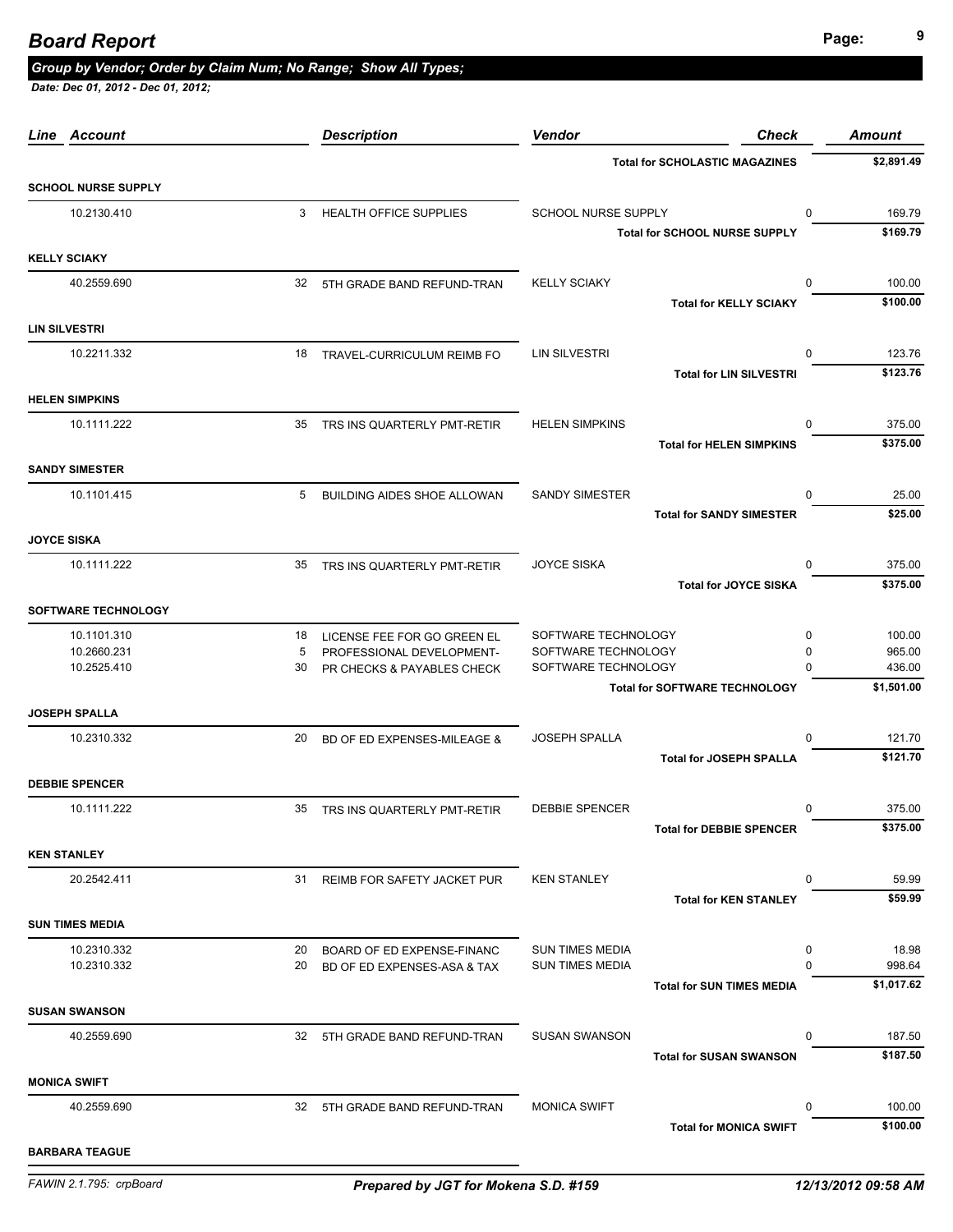| Line               | Account                         |    | <b>Description</b>                                         | <b>Vendor</b><br><b>Check</b>             |              | <b>Amount</b> |
|--------------------|---------------------------------|----|------------------------------------------------------------|-------------------------------------------|--------------|---------------|
|                    | 10.1111.222                     | 35 | TRS INS QUARTERLY PMT-RETIR                                | <b>BARBARA TEAGUE</b>                     | <sup>0</sup> | 375.00        |
|                    |                                 |    |                                                            | <b>Total for BARBARA TEAGUE</b>           |              | \$375.00      |
|                    | <b>TIME FOR KIDS</b>            |    |                                                            |                                           |              |               |
|                    | 10.1101.420                     | 3  | <b>TEXTBOOKS-MIS</b>                                       | TIME FOR KIDS                             | 0            | 882.00        |
|                    |                                 |    |                                                            | <b>Total for TIME FOR KIDS</b>            |              | \$882.00      |
|                    |                                 |    |                                                            |                                           |              |               |
|                    | T.M. TIRE CO. INC.              |    |                                                            |                                           |              |               |
|                    | 40.2550.331                     | 32 | SERVICES-TRANSPORTATION                                    | T.M. TIRE CO. INC.                        | 0            | 150.00        |
|                    | 40.2550.412                     | 32 | MAINTENANCE PARTS-TRANSPO                                  | T.M. TIRE CO. INC.                        | 0            | 307.12        |
|                    | 40.2550.331                     | 32 | SERVICES-TRANSPORTATION                                    | T.M. TIRE CO. INC.                        | $\Omega$     | 60.00         |
|                    | 40.2550.412                     | 32 | MAINTENANCE PARTS-TRANSPO                                  | T.M. TIRE CO. INC.                        |              | 247.62        |
|                    |                                 |    |                                                            | Total for T.M. TIRE CO. INC.              |              | \$764.74      |
|                    | <b>TROPHY DEPOT</b>             |    |                                                            |                                           |              |               |
|                    | 10.2319.350                     | 21 | SPECIAL DISTRICT SERVICES R                                | <b>TROPHY DEPOT</b>                       | 0            | 273.86        |
|                    |                                 |    |                                                            | <b>Total for TROPHY DEPOT</b>             |              | \$273.86      |
|                    |                                 |    |                                                            |                                           |              |               |
|                    | <b>TYCO INTEGRATED SECURITY</b> |    |                                                            |                                           |              |               |
|                    | 40.2550.410                     | 32 | SUPPLIES-TRANSPORTATION NO                                 | <b>TYCO INTEGRATED SECURITY</b>           | 0            | 252.00        |
|                    | 20.2543.319                     | 31 | <b>CONTRACT SECURITY MES</b>                               | <b>TYCO INTEGRATED SECURITY</b>           | $\Omega$     | 252.00        |
|                    | 20.2543.319                     | 31 | <b>CONTRACT SECURITY MIS</b>                               | <b>TYCO INTEGRATED SECURITY</b>           | 0            | 252.00        |
|                    | 20.2543.319                     | 31 | <b>CONTRACT SECURITY MJH</b>                               | <b>TYCO INTEGRATED SECURITY</b>           | O            | 252.00        |
|                    |                                 |    |                                                            | <b>Total for TYCO INTEGRATED SECURITY</b> |              | \$1,008.00    |
|                    | <b>VERIZON WIRELESS</b>         |    |                                                            |                                           |              |               |
|                    | 20.2542.340                     | 30 | <b>DISTRICT CELLPHONES</b>                                 | <b>VERIZON WIRELESS</b>                   | 0            | 425.41        |
|                    | 10.2562.310                     | 33 | <b>FOOD SERV CELLPHONES</b>                                | <b>VERIZON WIRELESS</b>                   | 0            | 36.02         |
|                    | 10.2410.332                     | 2  | ADMIN/MES CELLPHONES                                       | <b>VERIZON WIRELESS</b>                   | O            | 122.36        |
|                    | 10.2410.332                     | 3  | <b>ADMIN/MIS CELLPHONES</b>                                | <b>VERIZON WIRELESS</b>                   | n            | 113.87        |
|                    | 10.2410.332                     | 4  | <b>ADMIN/MJH CELLPHONES</b>                                | <b>VERIZON WIRELESS</b>                   | $\Omega$     | 158.79        |
|                    | 10.1200.300                     | 10 | SPEC ED ADMIN CELLPHONES                                   | <b>VERIZON WIRELESS</b>                   | <sup>0</sup> | 61.38         |
|                    | 40.2550.331                     | 32 | <b>TRANSP CELLPHONES</b>                                   | <b>VERIZON WIRELESS</b>                   | O            | 34.31         |
|                    |                                 |    |                                                            | <b>Total for VERIZON WIRELESS</b>         |              | \$952.14      |
|                    | <b>VILLAGE OF MOKENA</b>        |    |                                                            |                                           |              |               |
|                    | 20.2542.370                     | 31 |                                                            | <b>VILLAGE OF MOKENA</b>                  | 0            | 409.14        |
|                    | 20.2542.370                     | 31 | UTILITIES-WATER & SEWER-MES                                | <b>VILLAGE OF MOKENA</b>                  | 0            | 664.60        |
|                    | 20.2542.370                     | 31 | UTILITIES-WATER & SEWER-MES                                | <b>VILLAGE OF MOKENA</b>                  | 0            | 702.24        |
|                    | 20.2542.370                     | 31 | UTILITIES-WATER & SEWER-MES<br>UTILITIES-WATER & SEWER-MIS | <b>VILLAGE OF MOKENA</b>                  |              | 523.45        |
|                    | 20.2542.370                     | 31 | UTILITIES-WATER & SEWER-MJH                                | <b>VILLAGE OF MOKENA</b>                  | $\Omega$     | 829.29        |
|                    |                                 |    |                                                            | <b>Total for VILLAGE OF MOKENA</b>        |              | \$3,128.72    |
|                    |                                 |    |                                                            |                                           |              |               |
|                    | <b>VOYAGEUR SALES</b>           |    |                                                            |                                           |              |               |
|                    | 10.2130.410                     |    | 2 SUPPLIES-HEALTH SERVICES/ME                              | <b>VOYAGEUR SALES</b>                     | 0            | 80.00         |
|                    |                                 |    |                                                            | <b>Total for VOYAGEUR SALES</b>           |              | \$80.00       |
|                    | <b>VISION SERVICE PLAN (IL)</b> |    |                                                            |                                           |              |               |
|                    | 10.1101.222                     | 35 | VISION INSURANCE PREMIUMS-D                                | VISION SERVICE PLAN (IL)                  | 0            | 1,091.84      |
|                    |                                 |    |                                                            | Total for VISION SERVICE PLAN (IL)        |              | \$1,091.84    |
|                    |                                 |    |                                                            |                                           |              |               |
|                    | <b>GEORGE WALKER</b>            |    |                                                            |                                           |              |               |
|                    | 40.2559.690                     |    | 32 5TH GRADE BAND REFUND-TRAN                              | <b>GEORGE WALKER</b>                      | 0            | 100.00        |
|                    |                                 |    |                                                            | <b>Total for GEORGE WALKER</b>            |              | \$100.00      |
| <b>MARIA WHITE</b> |                                 |    |                                                            |                                           |              |               |
|                    | 40.2559.690                     |    | 32 5TH GRADE BAND REFUND-TRAN                              | <b>MARIA WHITE</b>                        | 0            | 100.00        |
|                    |                                 |    |                                                            | <b>Total for MARIA WHITE</b>              |              | \$100.00      |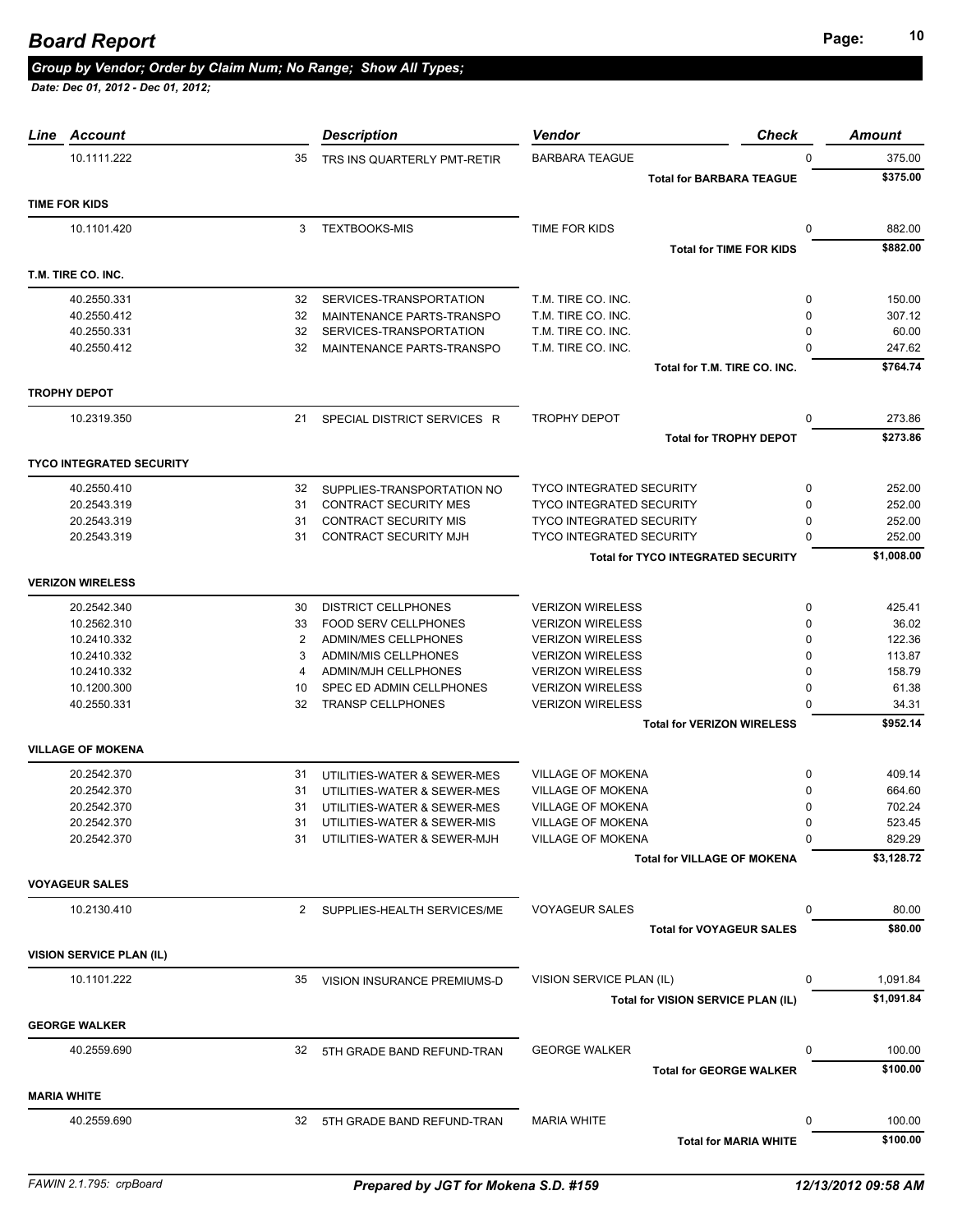# **Page: <sup>11</sup>** *Board Report*

### *Group by Vendor; Order by Claim Num; No Range; Show All Types;*

| Line Account            |    | <b>Description</b>                 | <b>Vendor</b>           | <b>Check</b>                      | <b>Amount</b> |
|-------------------------|----|------------------------------------|-------------------------|-----------------------------------|---------------|
| <b>DONNA WILSON</b>     |    |                                    |                         |                                   |               |
| 10.1111.222             | 35 | TRS INS QUARTERLY PMT-RETIR        | <b>DONNA WILSON</b>     | $\Omega$                          | 375.00        |
|                         |    |                                    |                         | <b>Total for DONNA WILSON</b>     | \$375.00      |
| <b>JOANN WILLIS</b>     |    |                                    |                         |                                   |               |
| 40.2559.690             | 32 | 5TH GRADE BAND REFUND-TRAN         | <b>JOANN WILLIS</b>     | $\Omega$                          | 100.00        |
|                         |    |                                    |                         | <b>Total for JOANN WILLIS</b>     | \$100.00      |
| WILL CTY REGL OFC OF ED |    |                                    |                         |                                   |               |
| 40.2550.310             | 32 | <b>TRAINING/REFRESHER COURSE</b>   | WILL CTY REGL OFC OF ED | $\Omega$                          | 16.00         |
|                         |    |                                    |                         | Total for WILL CTY REGL OFC OF ED | \$16.00       |
| <b>JULIE WIRTZ</b>      |    |                                    |                         |                                   |               |
| 10.2562.412             | 33 | SHOE REIMBURSEMENT-FOOD S          | <b>JULIE WIRTZ</b>      | $\Omega$                          | 25.00         |
|                         |    |                                    |                         | <b>Total for JULIE WIRTZ</b>      | \$25.00       |
| <b>KATHIE HOERNER</b>   |    |                                    |                         |                                   |               |
| 10.1101.415             | 5  | <b>BUILDING AIDES SHOE ALLOWAN</b> | KATHIE HOERNER          | $\Omega$                          | 25.00         |
|                         |    |                                    |                         | <b>Total for KATHIE HOERNER</b>   | \$25.00       |
| <b>VENUS WISINSKI</b>   |    |                                    |                         |                                   |               |
| 10.1101.691             | 5  | ACTIVITY FEE REFUND DRAMA          | <b>VENUS WISINSKI</b>   | $\Omega$                          | 40.00         |
|                         |    |                                    |                         | <b>Total for VENUS WISINSKI</b>   | \$40.00       |